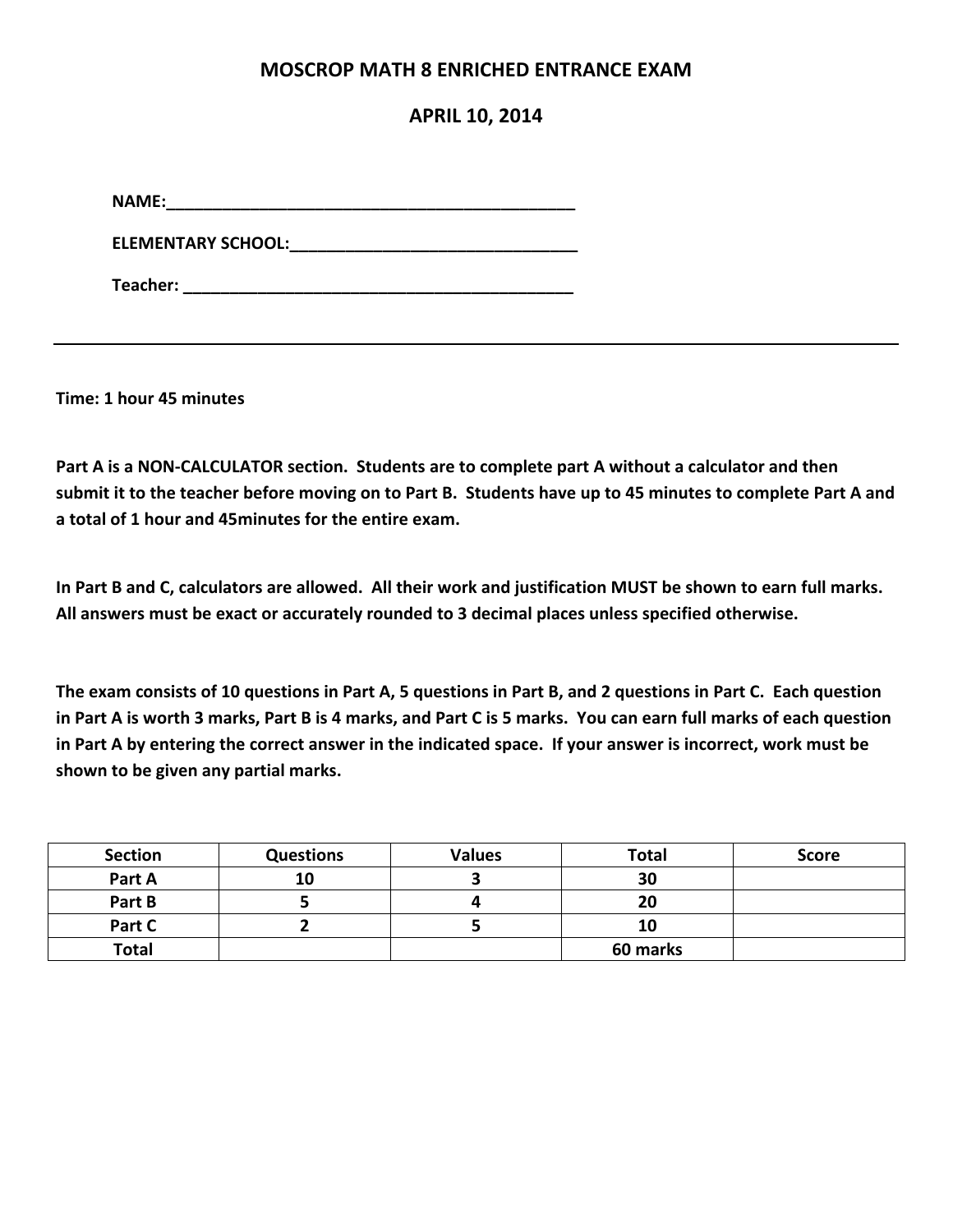## **Part A:**

1. Evaluate the following expression  $\frac{2}{3} + \frac{3}{4} + 1\frac{4}{5}$ 3 4 5  $+\frac{5}{4}+1\frac{1}{7}$ ?

2. What is the product of  $2 \times 3 \times 4 \times 5 \times 5 \times 7$ ?

Answer:

Answer:\_\_\_\_\_\_\_\_\_\_\_\_\_\_\_\_\_\_\_\_\_\_\_

3. Given the area of the two squares in the diagram, what is the area of the triangle on the top right?



Answer:\_\_\_\_\_\_\_\_\_\_\_\_\_\_\_\_\_\_\_\_\_\_\_

4. Given the following diagram, how many stars should we add so that 36% of all the objects would be stars?

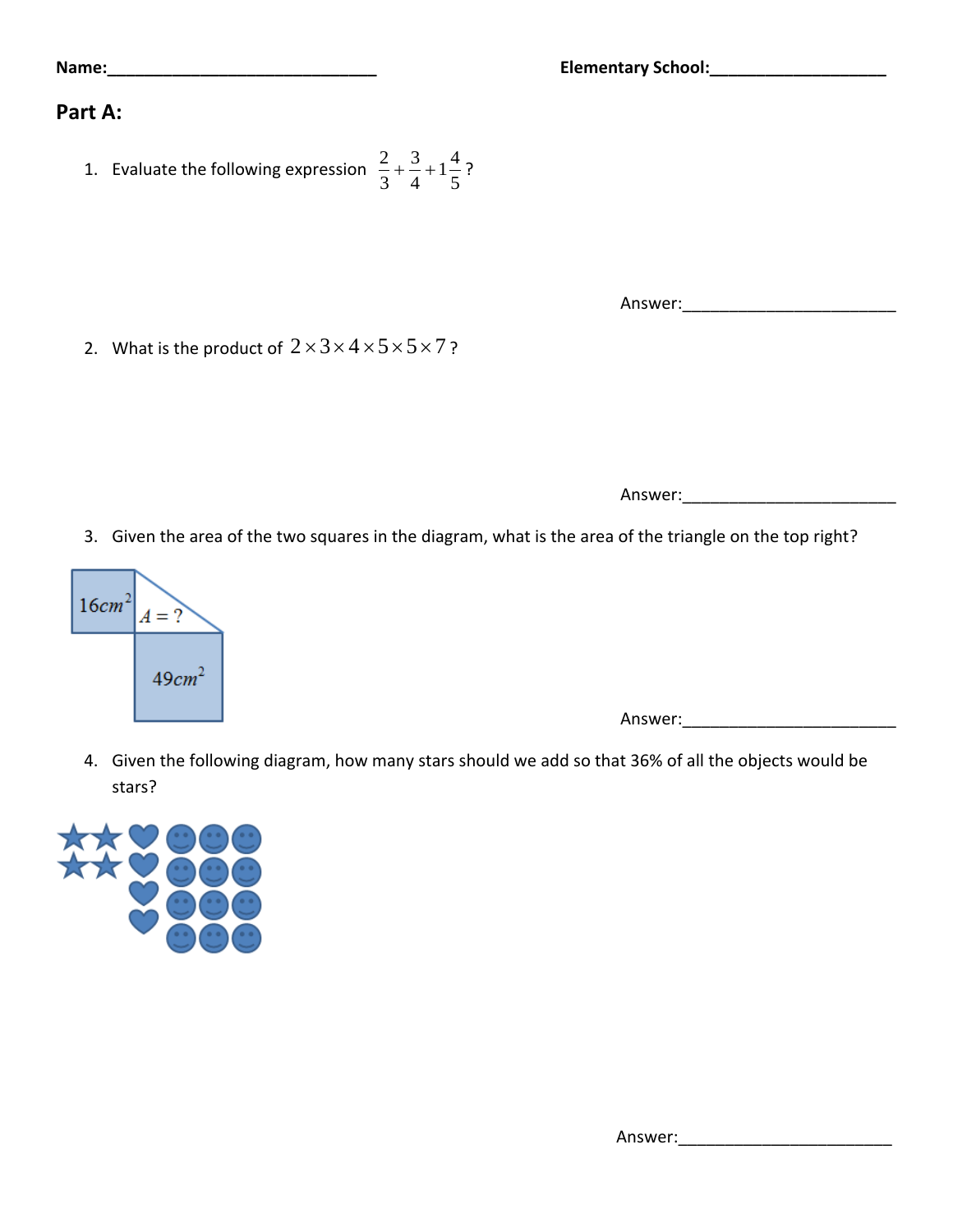5. Given each angle in the quadrilateral, what is the value of "x"?



6. If five pencils cost \$4.85 and 3 pens cost \$6.42, how much would 2 pencils and 2 pens costs?

Answer:\_\_\_\_\_\_\_\_\_\_\_\_\_\_\_\_\_\_\_\_\_\_\_

7. Jim scored 80, 72, and 95 on his first 3 tests. What must he get on his last test to get an average of 85%?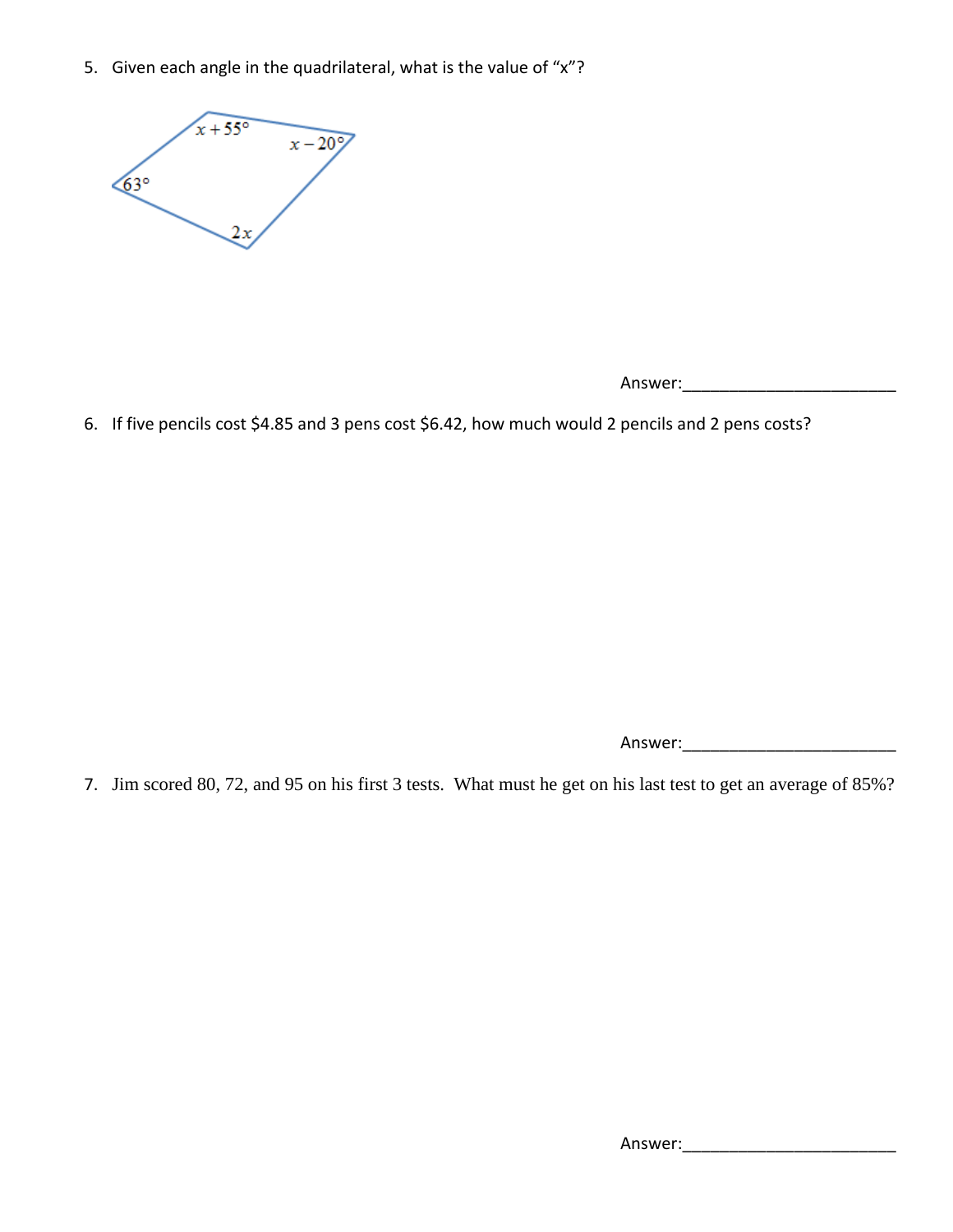8. Given the following diagram, draw the image after the triangle is reflected over both dotted lines and then shifted 5 units up?



Answer:

9. In a math class 80 students, 60% of them are born in Canada. Of all students born in Canada, 2/3 are female. Of all the students that are born in Canada and female, half of them wear glasses. How many students in the classroom are born in Canada, female, and wear glasses?

Answer:\_\_\_\_\_\_\_\_\_\_\_\_\_\_\_\_\_\_\_\_\_\_\_

10. Suppose there is a relationship between the "x" and "y' variables and is displayed in the table of values below. What is the value of "m"?

| $\boldsymbol{\mathcal{X}}$ |                |  |
|----------------------------|----------------|--|
| 12                         | 1              |  |
| 9                          | $\frac{4}{3}$  |  |
| 6                          | $\overline{2}$ |  |
| 3                          | 4              |  |
| m                          | 8              |  |

Answer: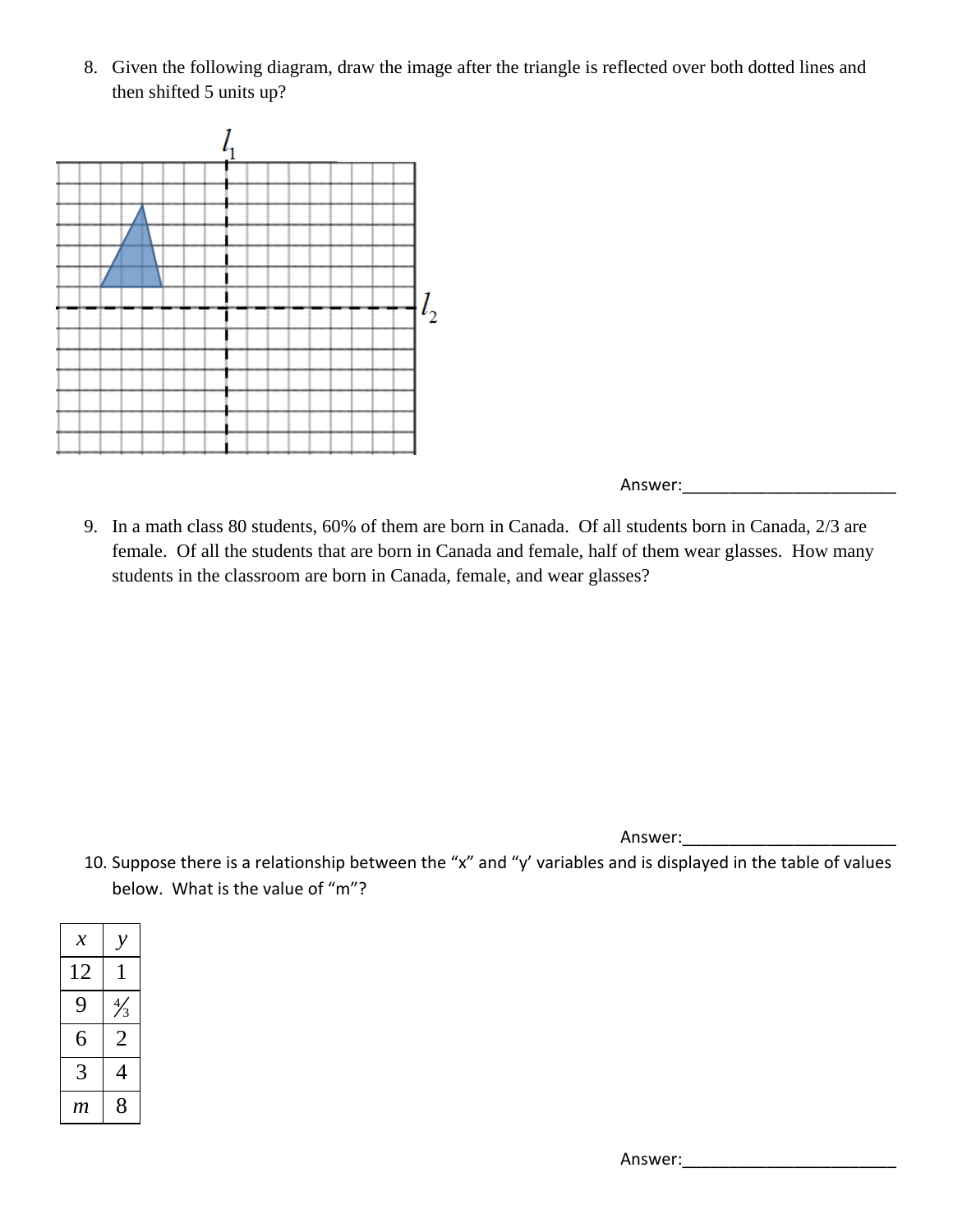# **PART B:**

1. The following image has three overlapping squares with sides lengths of 8cm, 7cm, and 3cm. What is the area of the shaded region?



Answer:\_\_\_\_\_\_\_\_\_\_\_\_\_\_\_\_\_\_\_\_\_\_\_

2. A very long test has 99 questions, numbered 1 to 99. The test is 9 pages long, and each page has the same number of questions. What is the number of the fifth question on the fifth page?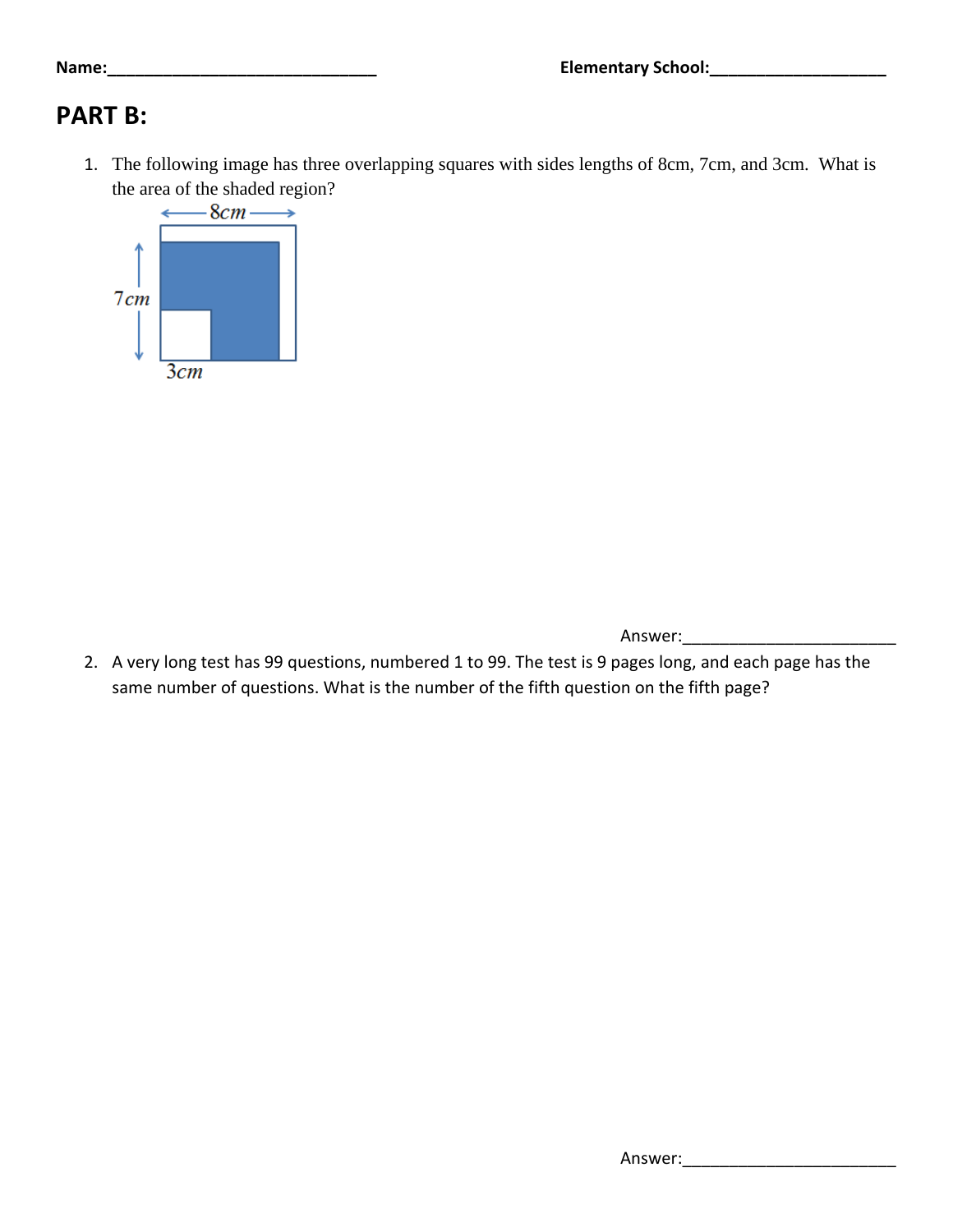3. A number is put in each of the small rectangles below so that the number in any small rectangle is equal to the sum of the numbers in the two rectangles that it sit on. What number should be put in the rectangle labelled "k"?



Answer:

4. A rectangular prism with dimensions 9cm by 33cm by 21cm is painted red on its surface. The prism is cut into 3 by 3 by 3 cubes. If one cube is selected randomly, what is the probability that only one side of the cube is painted red? Express your answer as a fraction.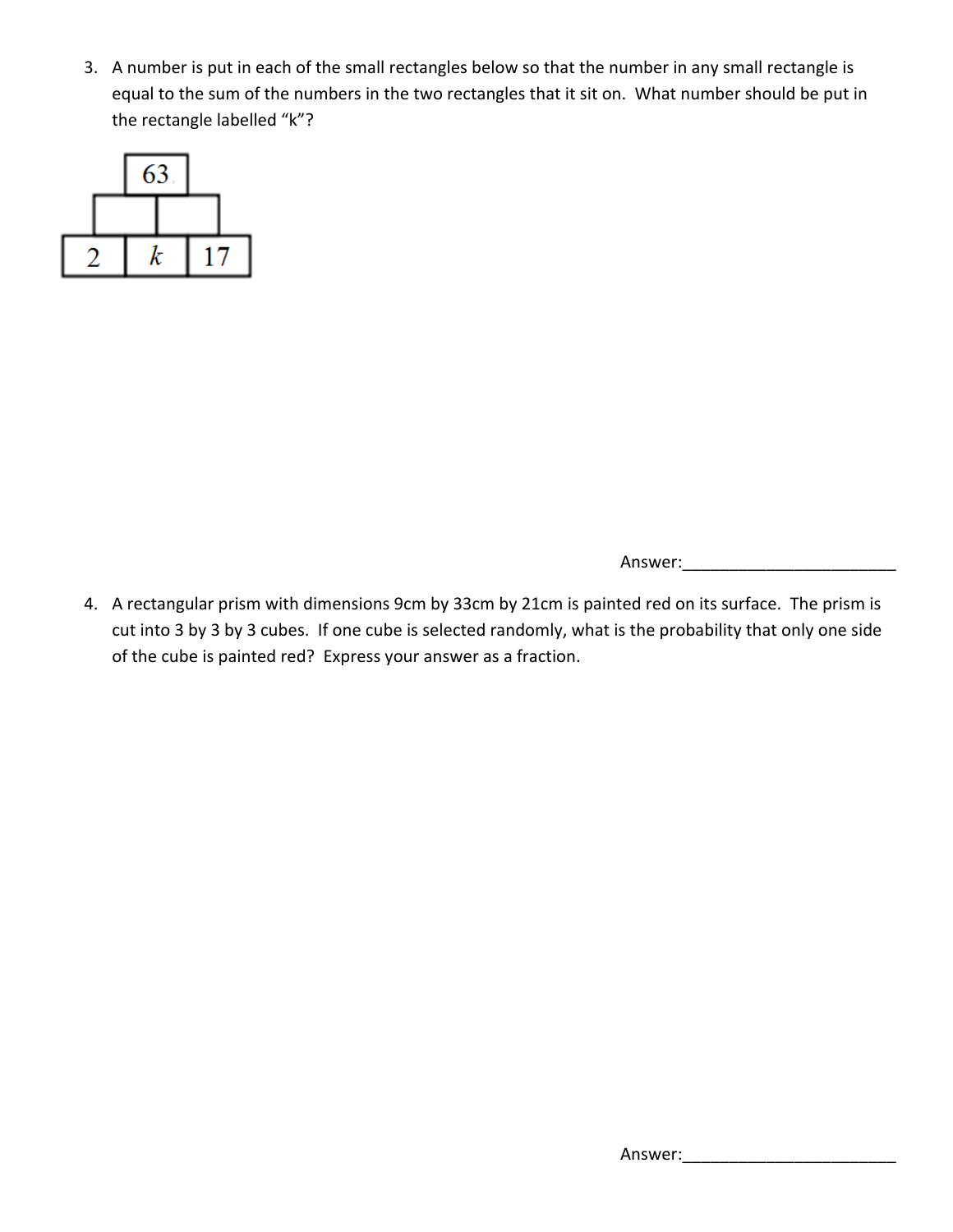5. The area of the semi circle is  $200\pi$ cm<sup>2</sup>. Determine the length of side "x"



Answer:\_\_\_\_\_\_\_\_\_\_\_\_\_\_\_\_\_\_\_\_\_\_\_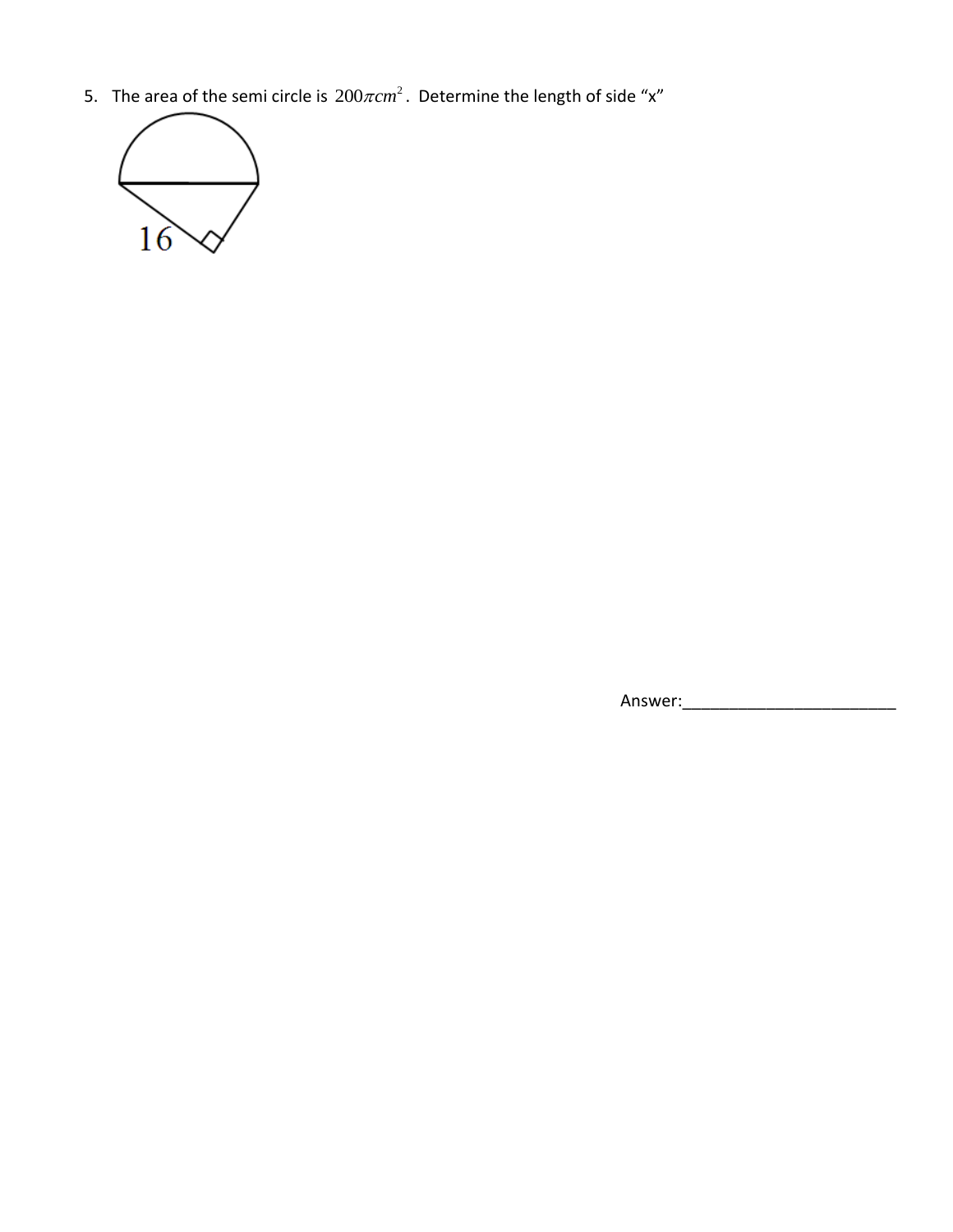## **PART C:**

1. There are two spinners. The first spinner is divided into 8 equal sectors numbered 1 to 8. The second spinner is divided into 6 equal sectors numbered 1 to 6. A spinner is selected at random and then spun 3 times. Given that the first two spins resulted in 4's, what is the probability that the last spin will also result in a 4?